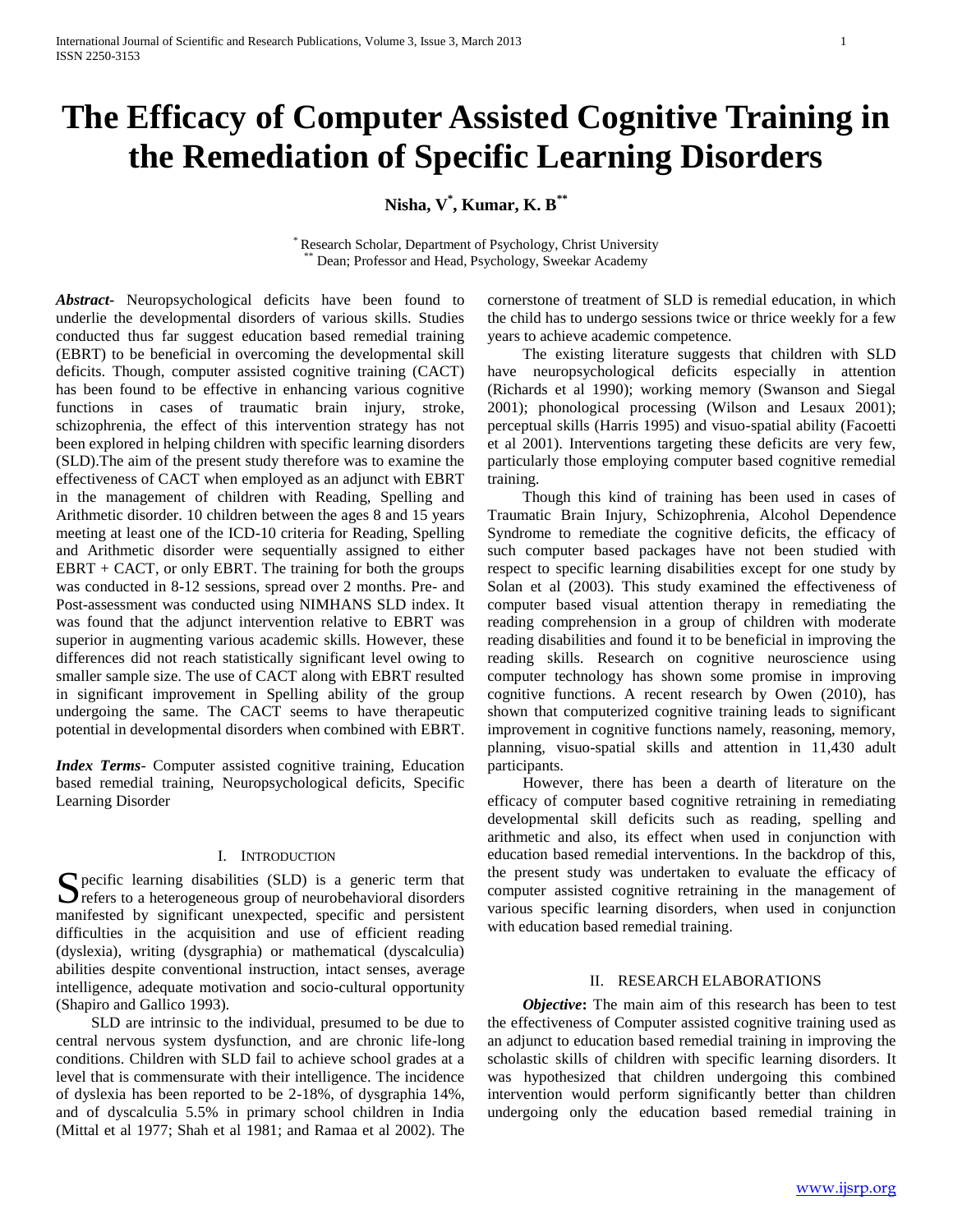domains of attention, reading, reading comprehension, spelling and arithmetic.

*Design*: This study employed a between group before and after with control experimental design.

*Sample:* Subjects (N=10) between the ages of 8 and 15 years referred with academic difficulties to the outpatient clinic of the department of Clinical Psychology of Kasturba Hospital, Manipal were clinically screened for the possibility of any of the Specific Developmental Disorders of Scholastic Skills without any co-morbidity of behavioral and emotional disorders (except Disturbance of Activity and Attention (F90.0) under Hyperkinetic Disorder), according to ICD-10 criteria. Those suspected to be having either Specific Reading Disorder (F81.0), Specific Spelling Disorder (F81.1), Specific Disorder of Arithmetical Skills (F81.2) or combination of any of these scholastic skills were taken up for a detail psychometric assessment which consisted of assessment of intelligence, type(s), nature and severity of scholastic skill deficits. Following the assessment, those having intelligence quotient of above 70 and meeting the ICD-10 criteria for Specific reading disorder, Specific spelling disorder and Specific arithmetic disorder or combination of any of these were sequentially assigned to either of the following two remedial treatment groups:

- 1. RT+ group which received both Computer Assisted Cognitive training and Education based Remedial training.
- 2. RT- group which received only Education based Remedial training.

## *Inclusion criteria:*

- 1. Age 8 15 years (2nd to 10th standard)
- 2. Meeting ICD criteria for either Specific Reading Disorder (F81.0), Specific Spelling Disorder (F81.1) or Specific Disorder of Arithmetical Skills (F81.2), alone or in combination with or without Disturbance of Activity and Attention (F90.0)
- 3. IQ of 70 or above on Binet Kamat test of Intelligence

#### *Exclusion criteria:*

- 1. Specific Developmental Disorders of Scholastic Skills with comorbid disorders like seizure, conduct and emotional disorders.
- 2. Subjects expressing difficulty to attend at least 2 sessions/per week of training.

#### *Measures used*

 **Binet Kamat Test of Intelligence (Kamat, 1967):** This test is an age scale employed widely for measuring general mental ability. This scale of intelligence comprises of 78 main test items and 21 alternate test items. The entire scale is graded and covers ages from 3 to 22 years. The test consist of items which include vocabulary, language development, comprehension, sentence building, similarities and differences, analogies, sentence repetition, auditory perception, social reasoning and visuo-motor co-ordination ability. Based on the Intelligence Quotient, it becomes possible to understand the child's cognitive ability.

 **NIMHANS Index of Specific Learning Disabilities (John, 1989):** This battery was developed to identify children with specific learning disorders. The index comprises of the tests for Attention, Language (Reading, Writing, Spelling and Comprehension), Arithmetic (Addition, Subtraction, Multiplication, Division and Fractions), Visuo-motor skill (the Bender Gestalt Test and the Developmental Test of Visuo-Motor integration), Memory (Auditory and Visual).

## III. REMEDIAL TRAINING

 *Computer Assisted Cognitive Training (CACT)* : This training was carried out by using the software (vol. 1.3) obtained from Judith Falconer, Parker Co. (US) named as - **BRAIN TRAIN®**

 It consists of an integrated set of 52 computer programs designed to assist in remediation of a wide range of cognitive and behavioral deficits commonly seen in individuals with brain injuries (through trauma, stroke, encephalopathy, aneurysm, etc.) or those who are developmentally disabled. For the purpose of this study, the remedial tasks were mainly targeted at attention, visuo-spatial ability, visual perception, working memory, visual discrimination, speed of information processing and visual memory.

 *Education Based Remedial training (EBRT)*: Children with reading, spelling and arithmetic difficulties were given many drill and practice exercises. They were taught graphemephoneme connections, use of sight words, flash cards and basic mathematical operations. SQ3R method was taught to some of the children. The remedial training was conducted depending on the educational needs of each child.

# *Procedure*

Each group consisted of five children. Group  $1 (RT+)$ received both EBRT and CACT while group 2 (RT-) received only EBRT. The interventions were carried out, on out-door basis, depending on the group for which a child was assigned. The CACT was carried out in a minimum of 15 sessions and a maximum of 20 sessions spread over a period of  $3 - 5$  weeks and education-based remedial training was carried out in a minimum of 8 sessions and a maximum of 12 sessions spread over  $2 - 5$ weeks. Duration of each of the sessions ranged between 60 – 90 min. In the RT+ group, the CACT and EBRT were carried out in parallel. Post-assessment was carried out employing NIMHANS SLD Index following completion of the intervention(s). The assessment scores in both the groups were analyzed using SPSS 16.0 to assess for significance level. The difference between the RT+ and RT- groups were analyzed using independent samples t test while the differences with regard to pre and post assessment scores of the RT+ group (group undergoing both EBRT and CACT) were analyzed using the paired samples t test.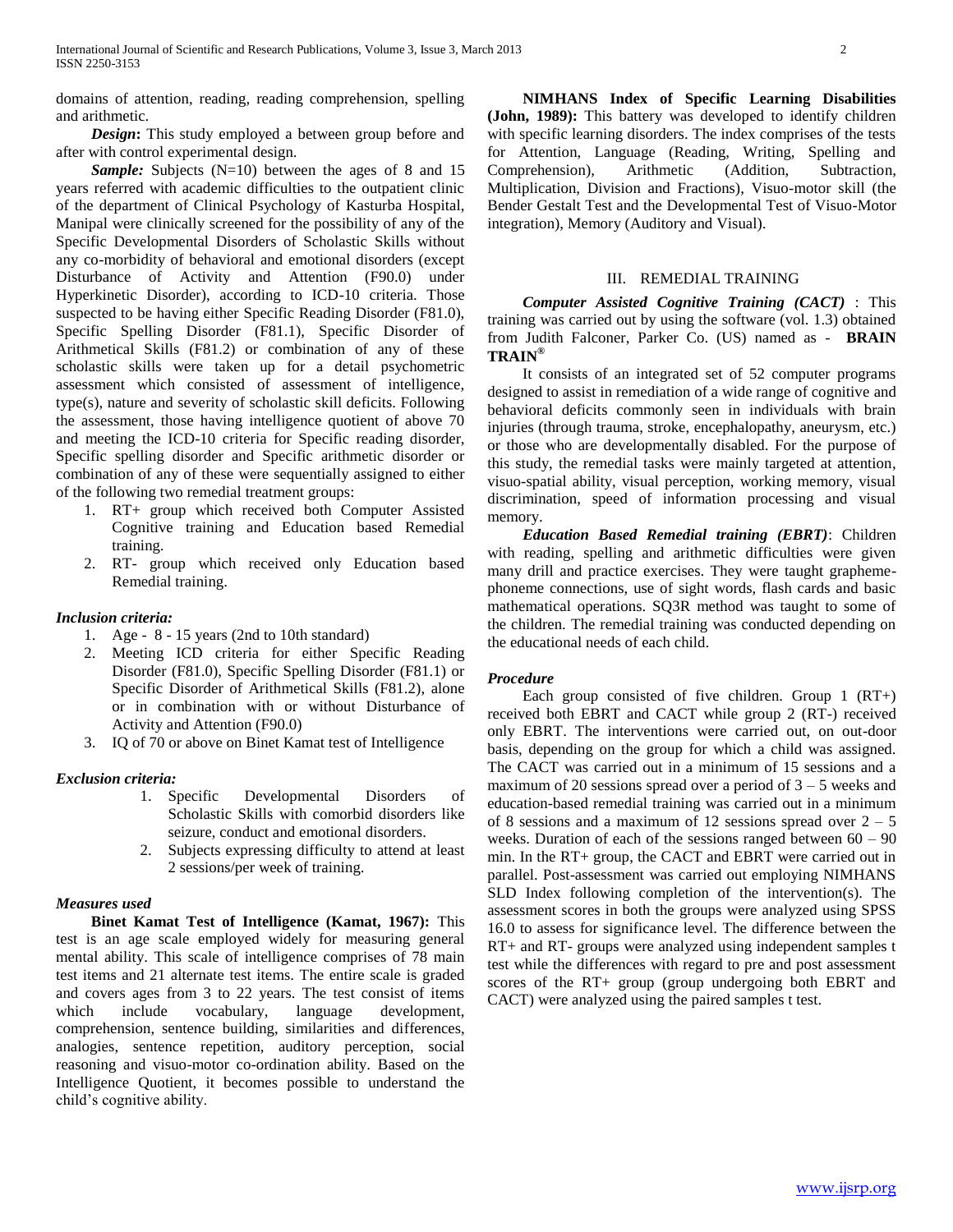# IV. RESULTS

**Table 1**

| Reflects the descriptives and independent sample t test results for |
|---------------------------------------------------------------------|
| both the $RT$ + and $RT$ - groups on post assessment                |

| <b>Variables</b>  | <b>Groups</b> | $M \left( \pm SD \right)$ | t value | Sig. |
|-------------------|---------------|---------------------------|---------|------|
| <b>Attention</b>  | $RT+$         | $6.00 \ (\pm 5.05)$       | 1.10    | 0.31 |
| (errors)          | $RT-$         | $2.80 (\pm 4.15)$         |         |      |
| <b>Reading</b>    | $RT+$         | 12.20 $(\pm 8)$           | 0.94    | 0.38 |
| (errors)          | $RT-$         | $7.00 \ (\pm 9.54)$       |         |      |
| <b>Reading</b>    | $RT+$         | $3.20 (\pm 1.30)$         | 0.00    | 1.00 |
| comprehension     | $RT-$         | $3.20 (\pm 1.90)$         |         |      |
| <b>Spellings</b>  | $RT+$         | 10.20                     | 0.29    | 0.78 |
|                   |               | $(\pm 2.59)$              |         |      |
|                   | $RT-$         | $9.60 (\pm 3.91)$         |         |      |
| <b>Arithmetic</b> | $RT+$         | 16.80                     | 0.07    | 0.94 |
|                   |               | $(\pm 6.38)$              |         |      |
|                   | $RT-$         | 16.40                     |         |      |
|                   |               | $(\pm 10.41)$             |         |      |

**Table 2** *Reflects the descriptives and paired sample t test results of the RT+ group* **Variables Assessments M** ( $\pm$ SD) **t value Sig.**

|                   |       |               |       | - 0   |
|-------------------|-------|---------------|-------|-------|
|                   |       |               | value |       |
| <b>Attention</b>  | Pre-  | 2.80          | 1.5   | 0.21  |
| (errors)          |       | $(\pm 4.20)$  |       |       |
|                   | Post- | 6.00          |       |       |
|                   |       | $(\pm 5.05)$  |       |       |
| <b>Reading</b>    | Pre-  | 15.2          | 0.31  | 0.78  |
| (errors)          |       | $(\pm 12.42)$ |       |       |
|                   | Post- | 12.20         |       |       |
|                   |       | $(\pm 7.95)$  |       |       |
| <b>Reading</b>    | Pre-  | 2.00          | 1.81  | 0.14  |
| comprehension     |       | $(\pm 1.88)$  |       |       |
|                   | Post- | 3.20          |       |       |
|                   |       | $(\pm 1.30)$  |       |       |
| <b>Spellings</b>  | Pre-  | 7.8           | 3.54  | 0.024 |
|                   |       | $(\pm 2.59)$  |       |       |
|                   | Post- | 10.2          |       |       |
|                   |       | $(\pm 2.59)$  |       |       |
| <b>Arithmetic</b> | Pre-  | 16.2          | 0.30  | 0.78  |
|                   |       | (3.03)        |       |       |
|                   | Post- | 16.8          |       |       |
|                   |       | (6.38)        |       |       |





# V. CONCLUSIONS

 The present study examined whether or not enhancing the neuro-cognitive functions through computer-based cognitive training produce additional benefits over and above that produced by the education-based remedial training in the

management of SLD. The table 1 results indicated that skills in attention, reading, reading comprehension, spelling and arithmetic improved better in group given computer assisted cognitive training along with education based remedial training than in group given only education based remedial training. However, the differences observed between the groups were not statistically significant. The results of the present study provide a seminal evidence that the neuropsychological remediation of the